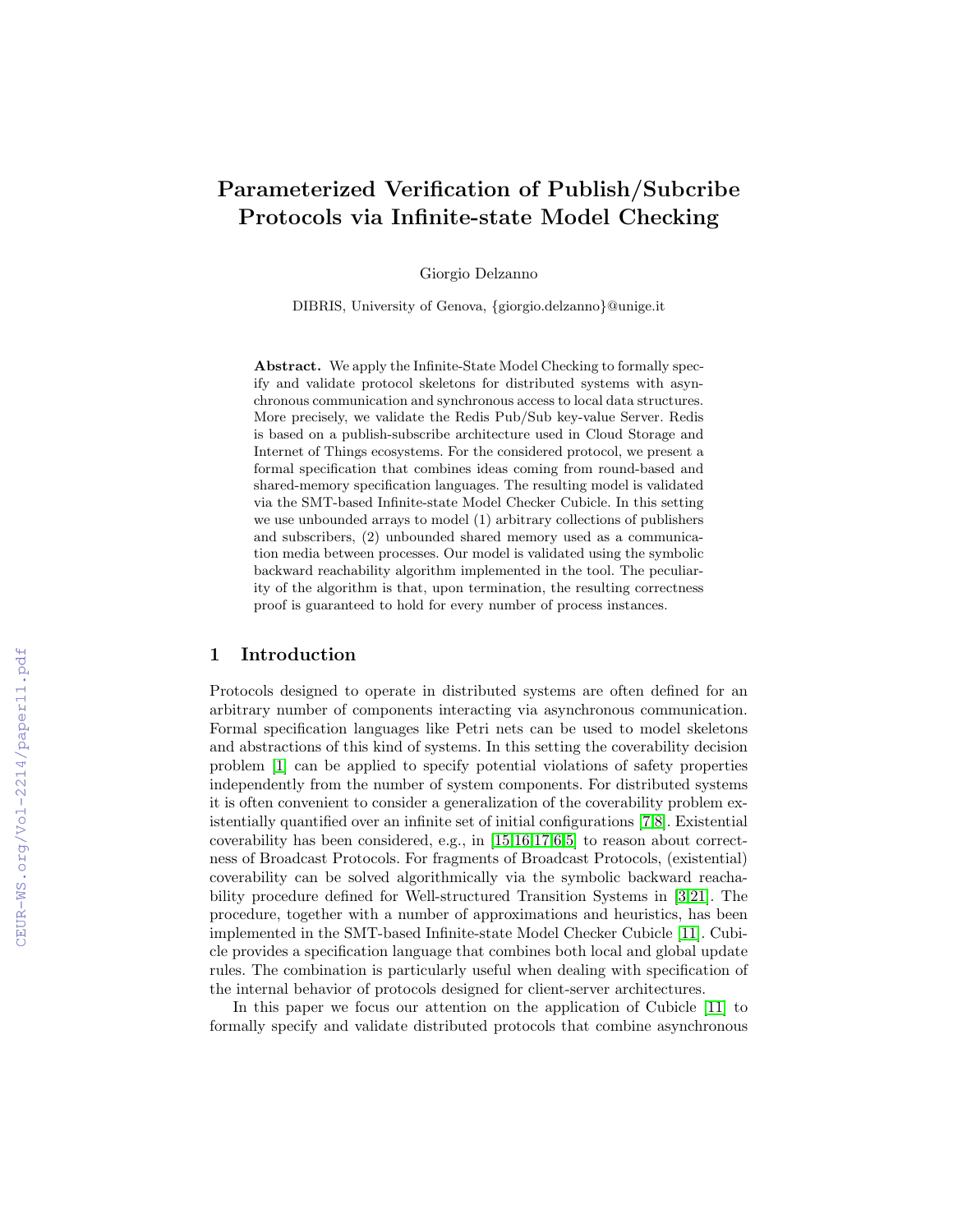communication and synchronous operations on data structures local to network nodes. As a case-study, we consider the Redis Pub/Sub key-value Server adopted in Cloud Storage and Internet of Things eco-systems. Redis Server is based on a publish-subscribe architecture that can be used to guarantee the consistency of updates in database systems of microservice architectures. Technically, in the paper we first present a formal model of the Pub/Sub protocol in the array-based specification language of Cubicle. Following recent works on verification of heardof and round-based models of distributed protocols [\[9,](#page-13-0)[18,](#page-13-1)[19,](#page-13-2)[20](#page-13-3)[,24,](#page-14-0)[13\]](#page-13-4), we apply here a combination of round-based and shared-memory specification languages. Round-based models are quite useful to split complex protocol executions into a sequence of interconnected phases for which round numbers act as identifiers or timestamps. Shared-memory models can be used (1) to model synchronization steps of data structures local to server nodes and (2) to define asynchronous interaction between client nodes (publishers and subscribers).

Cubicle captures in a natural way the combination of these two types of models. First of all, it provides declaration of multi-dimensional unbounded arrays. For instance, the declaration array Sub[proc,proc]; denotes a bidimensional array in which indexes range over an unbounded set of process identifiers. In our case study, each row of an unbounded matrix can be used to model a protocol phase, e.g., the current configuration of a subscriber group. Each cell in a row can then be used to represent the current state of a subscriber, publisher, message, and so on. Furthermore, Cubicle transitions can specify both local and global modifications to groups of array cells. Atomic global updates are obtained by using universally quantified transitions. Asynchronous updates can be obtained by splitting a global update in a series of local updates executed non-deterministically.

The resulting model is validated through the SMT-based verification engine of Cubicle. Cubicle implements a symbolic backward reachability algorithm in which sets of configurations are represented via formulas in fragments of First Order Logic that combine Presburger Arithmetics and the Theory of Arrays [\[11](#page-13-5)[,25](#page-14-1)[,4,](#page-12-0)[22\]](#page-14-2). By construction, the Cubicle verification algorithm ensures that, upon termination, the resulting correctness proof is guaranteed to hold for any number of processes. In other words Cubicle can be applied as an automated engine for solving parameterized verification problems. For our case-study, we successfully validated different versions of the Redis Pub/Sub protocol and identify corner cases for the form of transition guards.

The paper is organized as follows. We first introduce our case-study. We then propose a formalization guided by the above described combination of ideas coming from round-based and shared memory specification models and by functional requirements of the protocol. We then discuss validation results obtained via the Cubicle engine. Finally, we discuss related work and address some future research directions.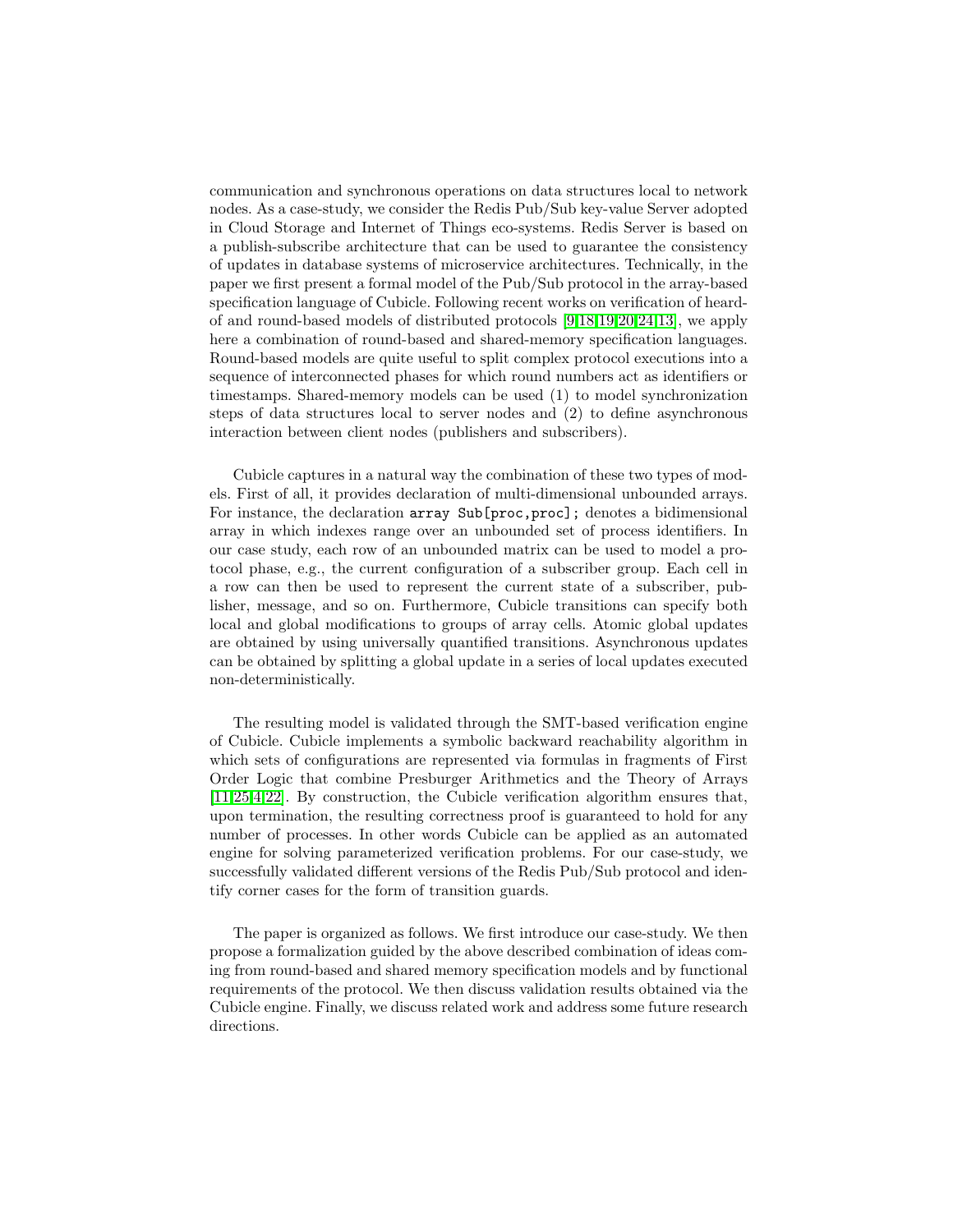

Fig. 1. Pub/Sub data structures of Redis

# <span id="page-2-0"></span>2 The Redis Pub/Sub Server

Redis is a Publish/Subscribe (Pub/Sub) system that can be used as key-value server. Redis is used in microservice applications to ensure consistency of updates of distributed databases. The underlying publish/subscribe protocol can indeed be used to propagate local updates to a given key to a set of connected services. In the original Pub/Sub implementation clients can use three types of commands: PUBLISH, SUBSCRIBE, and UNSUBSCRIBE. To track subscriptions, Redis uses a global variable *pubsub\_channels* which maps channel names to sets of subscribed client objects. A client object is a virtual image of a TCPconnected client maintained in the server. When a client submits a SUBSCRIBE command for a given channel, its client object gets added to the set of clients for that channel name as shown in Fig. [1.](#page-2-0) To PUBLISH, Redis looks up the subscribers in the *pubsub\_channels* variable, and for each client, it schedules a job to send the published message to the corresponding client socket. To optimize the management of connection failures (e.g. clients close their connections), Redis annotates each client with its set of subscribed channels, and keeps this in sync with the main *pubsub\_channels* structure. This way, instead of iterating over every channel, Redis only needs to visit the channels the client was subscribed to. Fig. [2](#page-3-0) illustrates the configuration obtained from Fig. [1](#page-2-0) when adding the above mentioned auxiliary structure. At the implementation level the *pubsub\_channels* is defined as an hash table to optimize key-search and hash table resizing. To summarize, the algorithm for the PUBLISH and (UN)SUBSCRIBE operations are informally defined as follows.

– To PUBLISH, hash the channel name to get a hash chain. Iterate over the hash chain, comparing each channel name to our target channel name. Once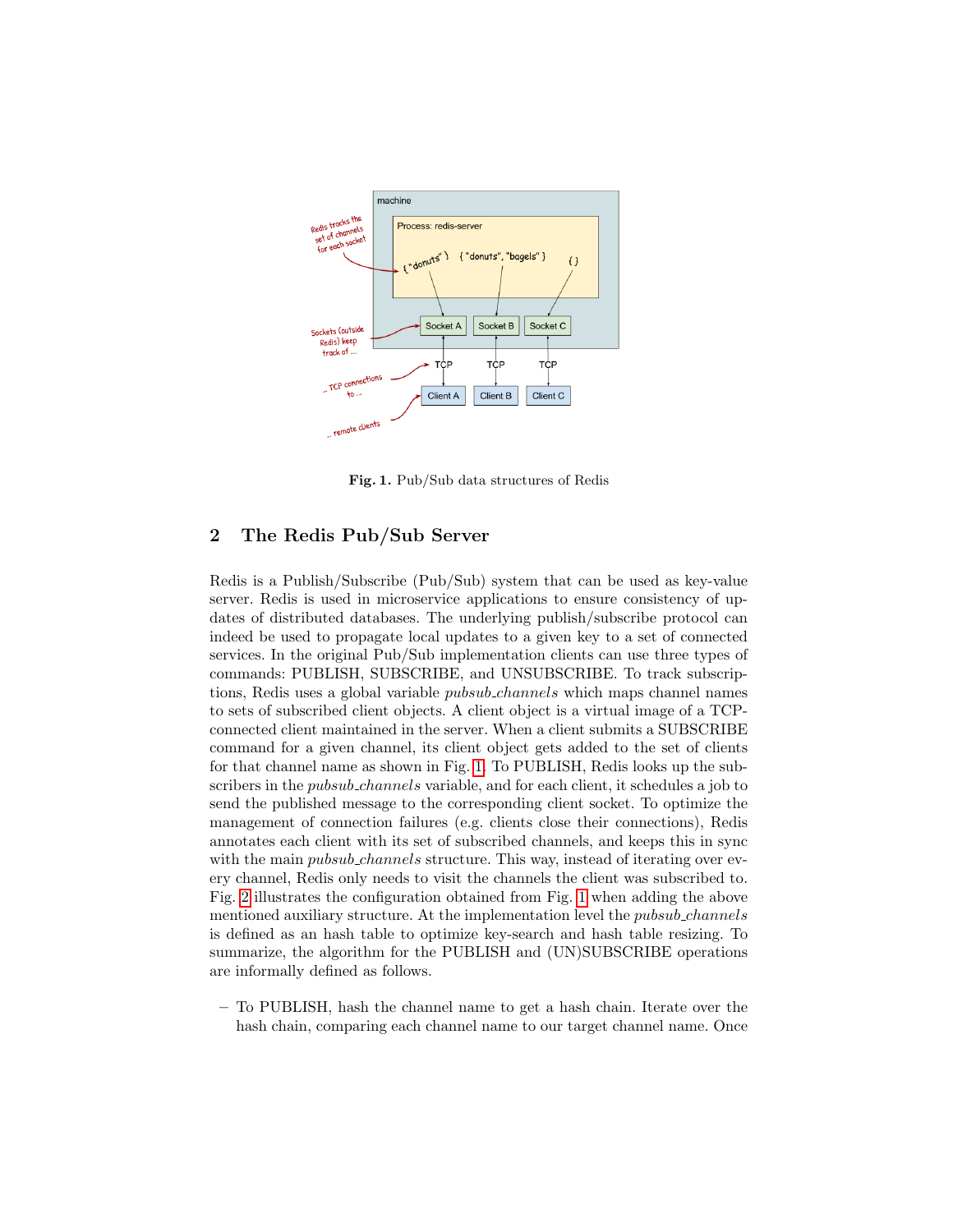

Fig. 2. Optimized Pub/Sub data structures of Redis

<span id="page-3-0"></span>the target channel name is found, get the corresponding list of clients. Iterate over the linked list of clients, sending the published message to each client.

- To SUBSCRIBE, find the linked list of clients as before. Append the new client to the end of the linked list (constant time). Also, add the channel to the client's hash table (constant time).
- To UNSUBSCRIBE, find the linked list of clients for the channel, as before. Then iterate over the entire list and remove the client.

Further optimizations are related to lazy resizing strategies of hash tables and bit-level representation of hash tables and channel names. We do not describe these features here and focus instead on the protocol skeleton used in the Redis server.

# 3 Formal Specification of the Redis Pub/Sub Server

To model the Redis architecture and extract correctness requirements, we will first focus on some peculiarities and properties of the underlying Pub/Sub protocol. First of all, we remark that the object manipulated in the Server data structures represent TCP client connections. A TCP connection can be viewed as a perfect channel in which messages are delivered in the same order as they are sent. Under this assumption, we can restrict ourselves to failures due to network connections drops or to explicit client disconnections. Furthermore, we will assume that (1) the Redis implementation ensures the synchronization between the different data structures maintained in the server, (2) each data structure (e.g. pubsub channel) is maintained consistent via standard concurrency control abstractions (concurrent data structures, synchronized blocks, etc). These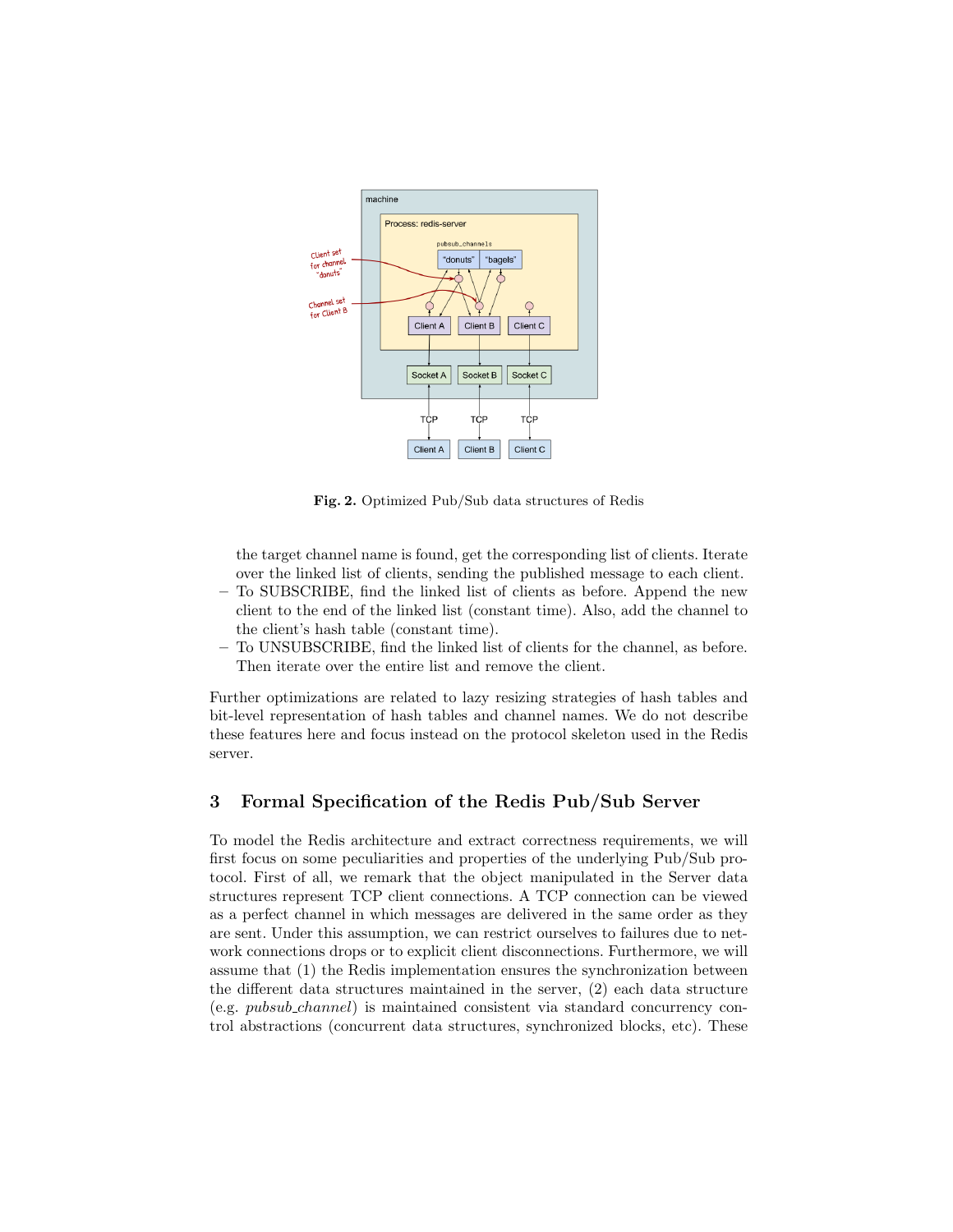assumptions allows us to focus on a model with two different layers: (1) a synchronous layer used to model updates of the data structure maintained by the Redis server. (2) an asynchronous layer used to model responses. More precisely, subscribe requests will be modeled via synchronous updates of an abstraction of the pubsub channel data structure, whereas publish requests will be modeled in two phases: a synchronous step used to update the server data structures and and asynchronous one used to send notifications to subscribers.

Another important observation is related to the expected behavior of the Pub/Sub protocol. Subscribe and unsubscribe requests can be submitted any time to a Redis server. Thus, at least in principle, it is impossible to guarantee that, for a fixed topic, a given update will reach all subscribers that are in the pubsub channel during the completion of a publish request. For instance, a subscriber can join the server right after the update has been distributed to all TCP connection objects but before it is actually received by all clients, an unsubscribe request can be received by the server before the completion of the publish request of another client, a TCP connection might drop during the protocol execution, etc. To model the above mentioned scenarios, it is convenient to adopt a round-based view of the protocol behavior. In each round we use a shared memory model to specify the current state of the *pubsub\_channel*. More specifically, we use two unbounded arrays Sub and Msg, indexed on round and process indentifiers, to model: (1) the state of subscribers in different rounds of the protocol, and (2) messages waiting to be delivered to subscribers in that round. Notice that each row of the two matrices is associated to a distinct round. A round consists of synchronous steps in which either a (non deterministically selected) subscriber joins a group associated to a given topic or a publisher prepares the message to be sent to the current set of subscribers. The asynchronous phase of a round consists in the distribution of notifications to the subscriber group. Rounds are used here as a conceptual tool to model different phases of the protocol. In real execution traces several phases may overlap. Following the methodology discussed in [\[9](#page-13-0)[,18,](#page-13-1)[19,](#page-13-2)[20\]](#page-13-3), overlappings can be eliminated by using permutation schemes (e.g. left and right movers). To model the dynamics of subscribers groups, we operate as follows. Subscribers can non-deterministically create new groups by selecting a round number for which there are no pending messages prepared by publishers. As soon as a publisher associates to that round number a given message object (preparation of the notification phase), new subscribers need to create new groups using a fresh round identifier. The interesting point of a round-based model of the protocol is that the same idea can be applied to model network failures and reconfigurations. Indeed anytime any configuration of a subscriber group can be generated by selecting a fresh round identifiers and discharging the previous one. In other words for any possible real protocol executions we can rearrange protocol and group formation steps in order to define a sequence of rounds with the same groups and the same set of notifications. For instance, an execution in which several messages are sent to the same subscribers can be mimicked by a sequence of rounds in which a single message is sent to every subscriber and so on.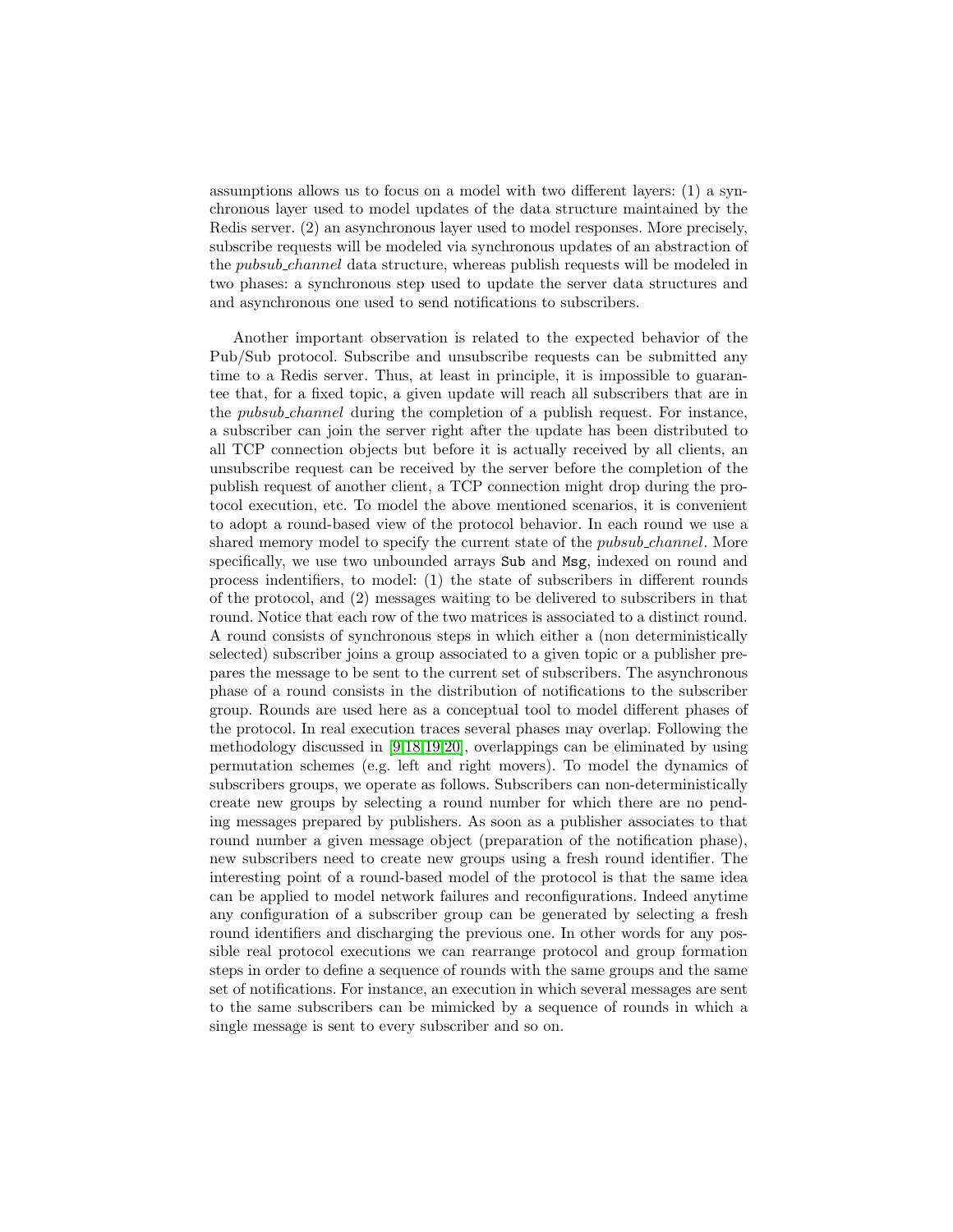We do not consider here any order between round identifiers. The reason is that we rely on TCP connections for maintaining the order between a sequence of updates sent by the same publisher. However our goal is to show the correspondence between updates sent by a publisher and received by a subscriber within the same round. To ensure this property, we need to ensure freshness of every newly created subscriber group, and ensure that object preparation is done synchronously (or using some form of serialization step).

In our model we apply some additional abstractions. Firstly, we focus on a single channel name (topic), assuming that the synchronization of the data structure associating clients to topics and topics to clients are done correctly in the protocol implementation of the Redis server Secondly, we consider only notifications with two possible values, namely One and Two, since we two values are enough to show a possible inconsistency between a publisher and a subscriber view of the same update.

Figure [3](#page-6-0) summarizes the intuition of the model that we will formally specify using Cubicle's input language in the rest of the section.

#### Array Variables

We first define types and array variables to model publishers, subscribers, and pending object messages in different rounds.

```
type pstate = Idle | Busy | One | Two
type sstate = SIdle | SOne | STwo
type mstate = Null | MOne | MTwo
array Pub[proc] : pstate
array P[proc,proc] : pstate
array S[proc,proc] : sstate
array Sub[proc,proc] : bool
array Msg[proc,proc] : mstate
```
More specifically, the interpretation of the declared data structures is as follows:

- pstate defines the publisher state,
- sstase defines the subscriber state,
- mstate is used to model the state of the shared-memory,
- Pub models the state of publishers: Pub[n] is initially Idle and it is set to Busy after the selection of a round number.
- P models the state of publishers after the selection of a round number, i.e., Pub[t,n]=One [resp. Two] means that, in round t, n has chosen to send One [resp. Two].
- Sub models a subscriber group in a specific round, i.e.,  $Sub[t, p] = True$  if, in round  $t$ ,  $p$  belongs to the subscriber group.
- S models the state of subscribers after the selection of round numbers.
- finally, Msg models the flow of messages from publishers to subscribers, i.e.,  $\texttt{Msg}[t,p]$  identifies a message that, in round t, has to be delivered to subscriber p.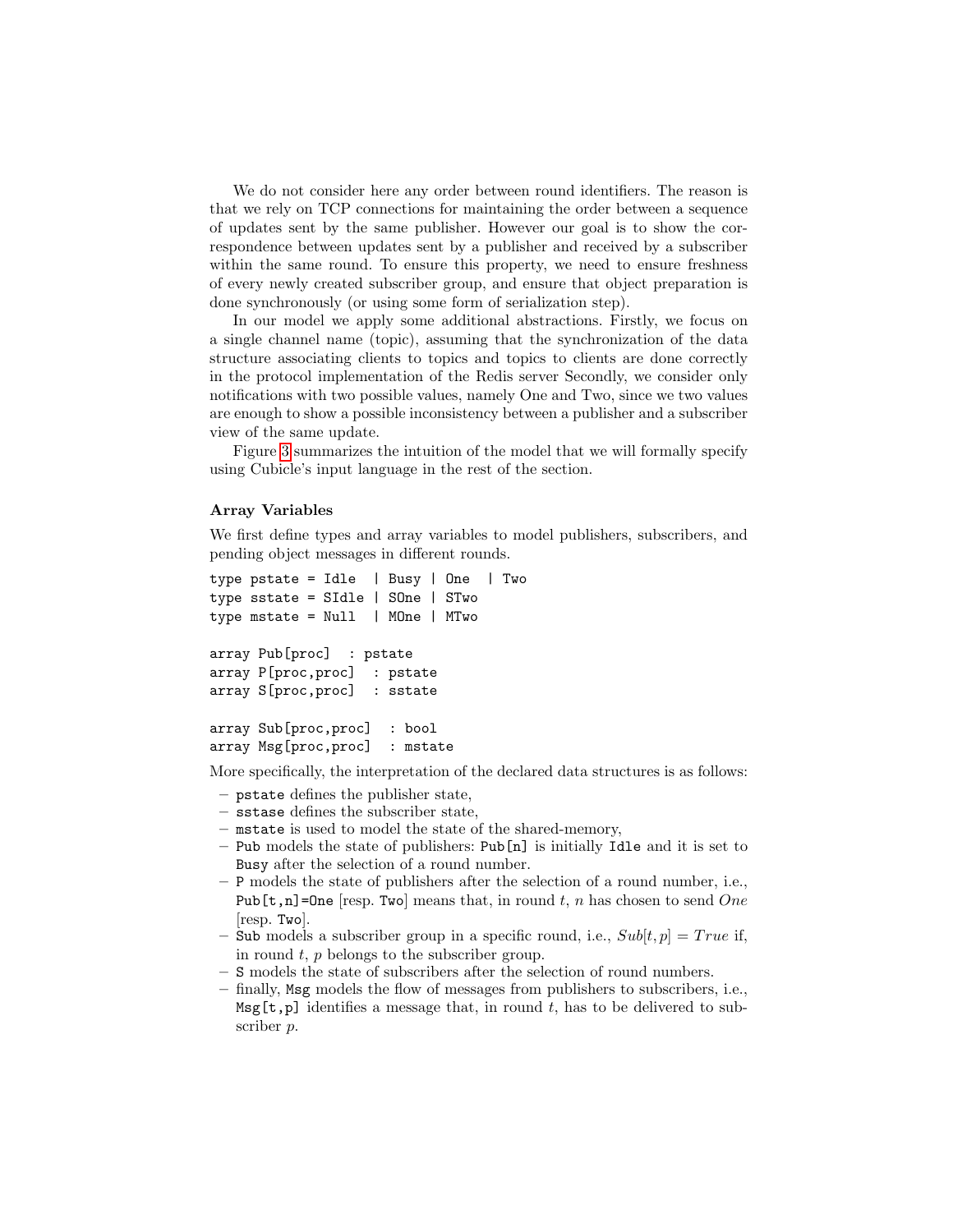

<span id="page-6-0"></span>Fig. 3. Round-based model for publishers and subscribers: each rows denotes a different state of the pubsub channel global variable.

## Initial Configuration

The initial configuration is defined via the following Cubicle statement.

```
init (t n) {
  Pub[n] = Idle &&
  P[t,n] = Idle &&
  S[t,n] = SIdle &&
  Sub[t, n] = False &&
  Msg[t,n] = Null}
```
The above statement must be interpreted as a conjunctive formula universally quantified over  $t$  and  $n$ . In other words in the initial configuration Pub,P and S are in idle state, there are no subscription groups and no message objects.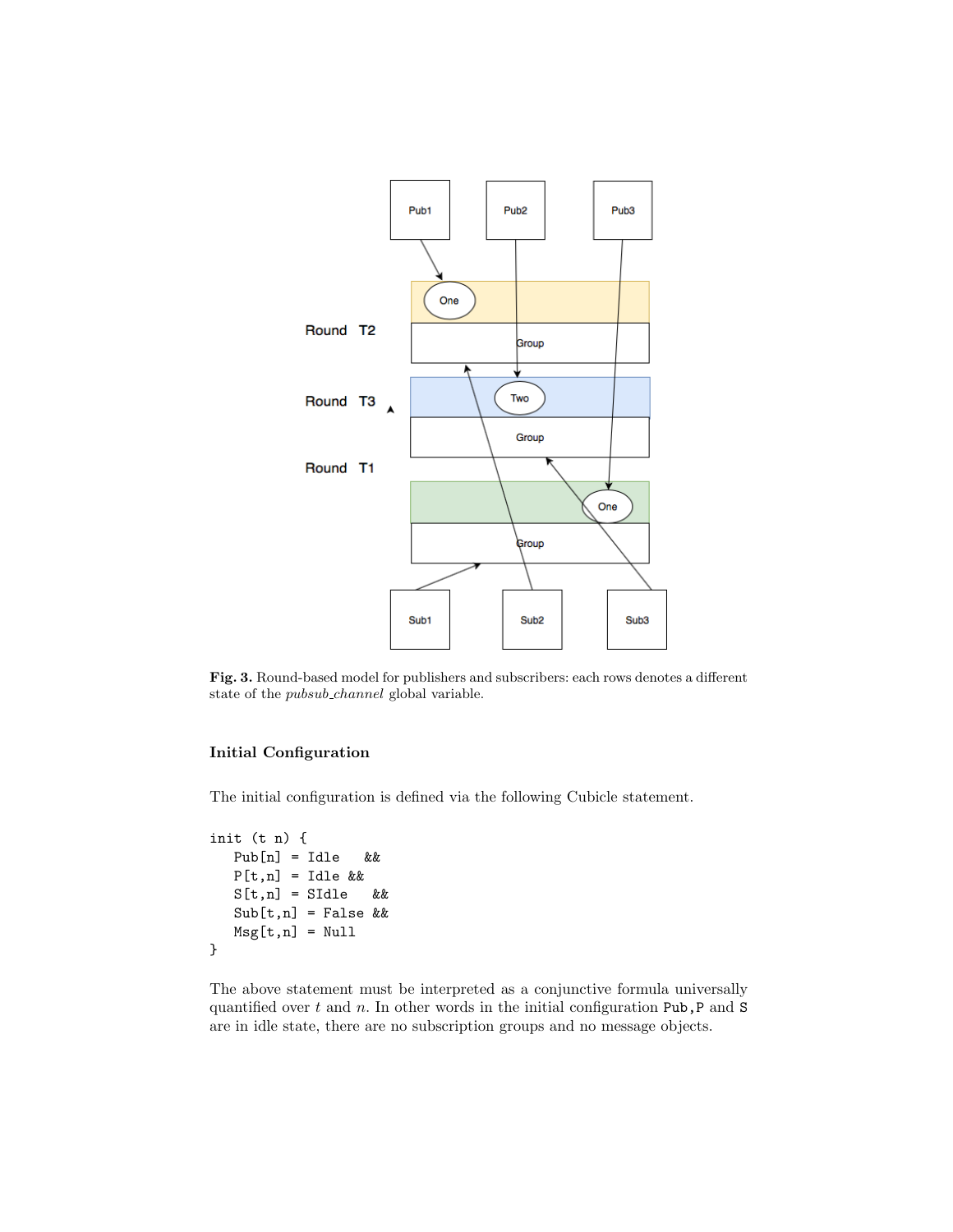## Subscribe

The first transitions specifies the subscription step of a given client.

```
transition subscribe(t n)
requires {
 Msg[t,n] = Null &Msg[t,t] = Null &&
 forall_other r. (Msg[t,r] = Null)}
{
Sub[t, n] := True;}
```
For a subscriber to join a group at round  $t$ , the rule requires the absence of message objects in the same round. Since the initial configuration does not put any constraint on groups, any subscriber group can be generated by using this rule until a given round identifier t remains fresh.

#### Publish

The second transition combines an asynchronous request done by a publisher with a synchronous step done by the Redis server in order to prepare message objects for every subscriber of the current round.

```
transition publish1(t n)
requires {
  Pub[n] = Idle &&
  Msg[t,n] = Null &Msg[t,t] = Null &&
  forall_other r. (Msg[t,r] = Null)}
{
Pub[n] := Busy;P[t,n] := One;
Msg[p,q] := case| p=t && q=n : MOne
   | p=t && Sub[t,q]=True : MOne
    \left| \begin{array}{ccc} \end{array} \right| \left| \begin{array}{ccc} \end{array} \right| : Msg[p,q];
}
```
In this rule a publisher with identifier  $n$  selects a fresh round number (in which subscribers could have formed a group with arbitrary shape) and then prepares message objects for every subscriber associated to that round number. The first case  $p=t \& k q=n$ : MOne of the update rule is used to insert at least a MOne message in the current round (in case there are no other subscribers). The second case  $p=t$  && Sub[t,q]=True : MOne assigns the state MOne to the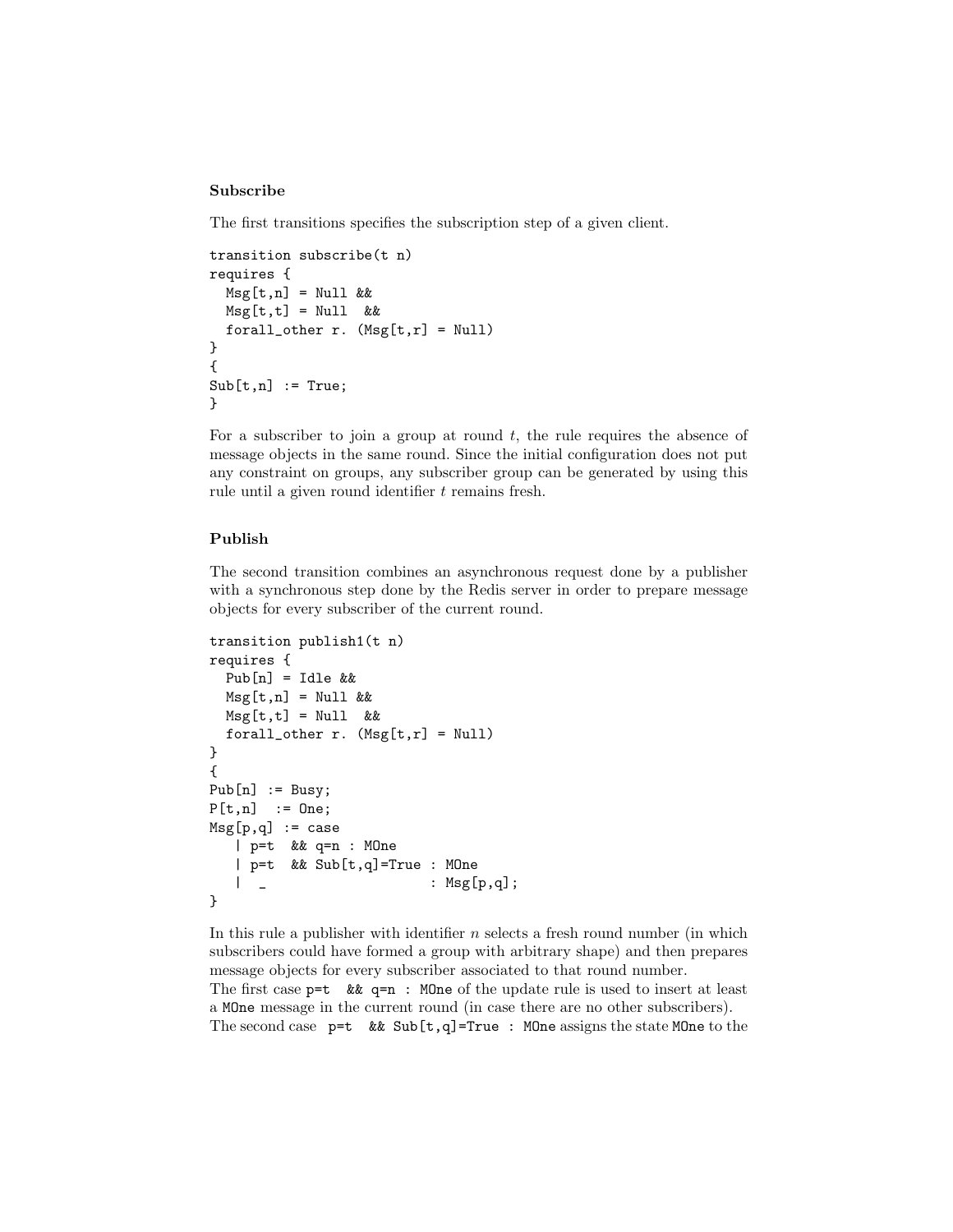message object of every subscriber. The state of the message objects of other rounds or other indexes remains unchanged.

The following rule is used to select value  $Two$  and assign state  $MTwo$  to message objects.

```
transition publish2(t n )
requires {
  Pub[n] = Idle &&
  Msg[t,n] = Null &Msg[t,t] = Null &&
  forall_other r. (Msg[t,r] = Null)}
{
Pub[n] := Busy;P[t,n] := Two;
Msg[p,q] := case| p=t && q=n : MTwo
   | p=t && Sub[p,q]=True : MTwo
   | = : Msg[p,q];
}
```
The combined effect of the previous rules is that of storing the type of notification (One or Two), in a non-deterministically chosen, unused round identifier  $t$ , and of initializing the state of every cell  $\langle t, q \rangle$  (current round t, subscriber q) of the Msg matrix with the corresponding states (MOne for One and MTwo for Two).

Finally, we assume that publishers can reset their state and return to the Idle state in order to start a new round (and possibly send a different value).

```
transition reset(n)
requires {
 Pub[n] = Busy}
{
 Pub[n] := Idle;}
```
#### Notifications

We now come to the definition of the notification phase. Notifications are generated by non-deterministically delivering message objects to subscribers.

```
ttransition notify1(t n)
requires {
 S[t,n] = SIdle &&
 Msg[t,n] = MOne}
{
```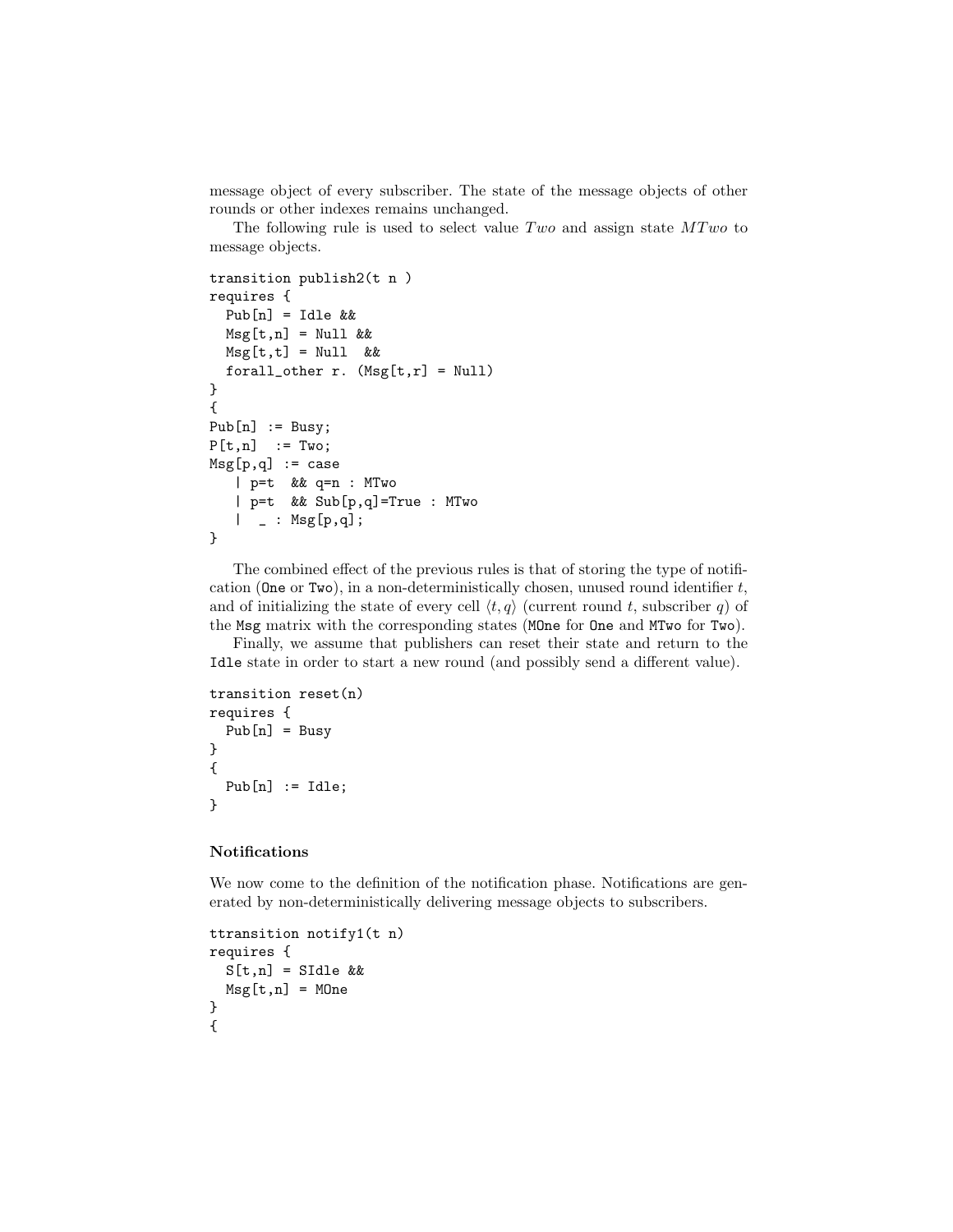```
S[t,n] := SOne;}
transition notify2(t n)
requires {
 S[t,n] = SIdle &&
 Msg[t,n] = MTwo}
{
 S[t,n] := STwo;}
```
The subscriber state S stores in a local state the value of the received message for the current round number.

# 4 Validation through Cubicle

Our correctness requirement must necessarily be formulated with respect to a given round. More specifically, we would like to show that only when a subscriber group remains stable for a long enough period (that we identify as a round), then every notification sent by the publisher will be received by every subscriber in the group. This kind of property is similar to correctness criteria used in consensus protocols like Paxos. Under this hypothesis, unsafe configurations can be specified using the following judgements adopted by Cubicle to specify bad configurations:

```
unsafe (t m n) {
 P[t,m] = One & S[t,n] = STwo
}
unsafe (t m n) {
 P[t,m] = Two \& S[t,n] = SOne}
unsafe (t n) {
 P[t,n] = Two \& S[t,n] = S0ne}
unsafe (t n) {
 P[t,n] = One & S[t,n] = STwo
}
}
```
Cubicle interprets this kind of formulas as existentially quantified over the parameter names. Therefore, the judgements specify configurations in which, through the shared-memory model of subscription and message objects, values read by subscribers are different from those published by publishers in the same round.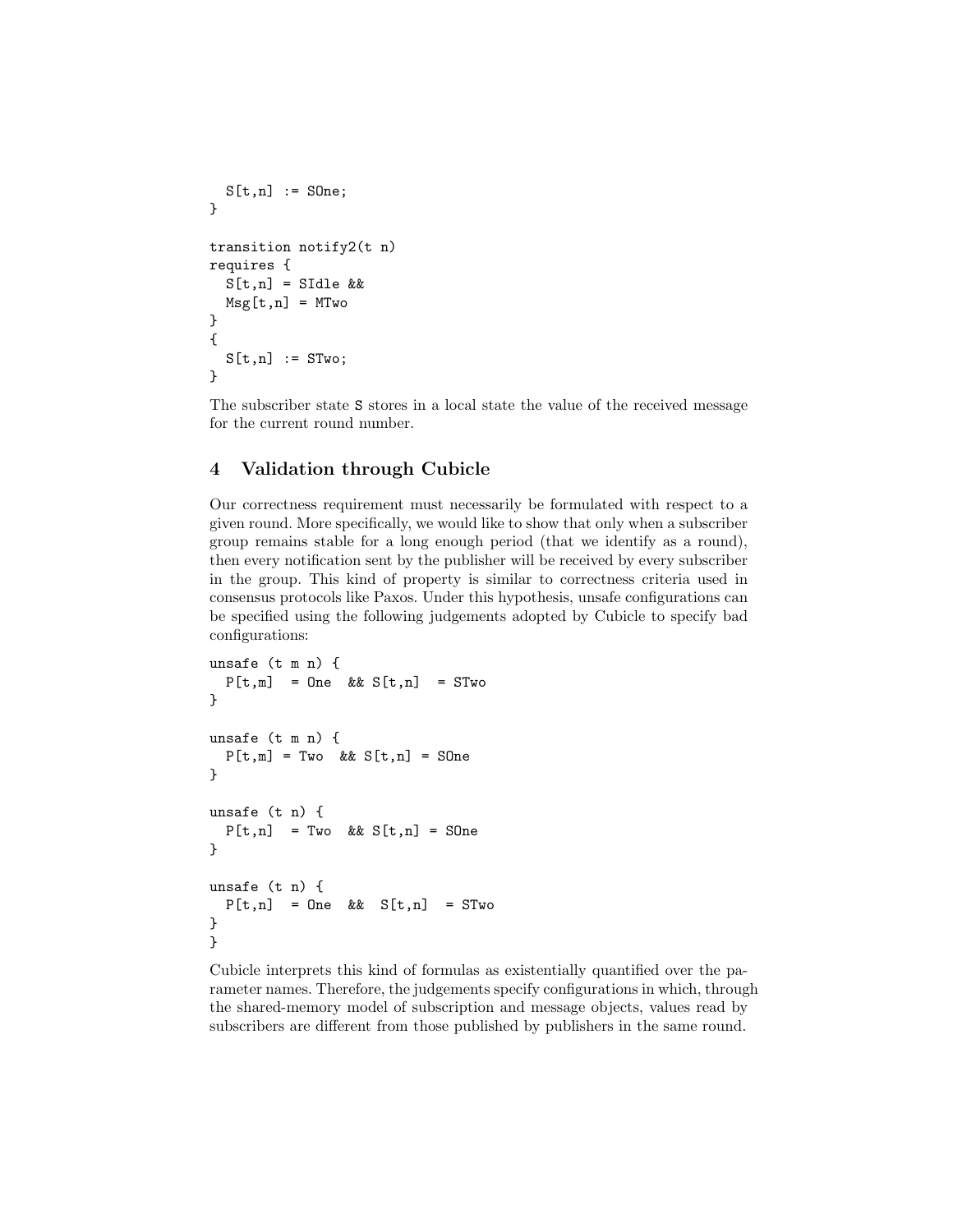## 5 Cubicle Engine at Work

The Cubicle verification engine is based on symbolic backward exploration. Cubicle operates over sets of existentially quantified formulas called cubes. The search procedure maintains a set  $V$  and a priority queue  $Q$  resp. of visited and unvisited cubes. Initially, let  $V$  be empty and let  $Q$  contain the cubes representing bad states. At each iteration, the procedure selects the highest-priority cube  $\Phi$  from Q and checks for intersection with the formula denoting the initial configurations (satisfiability of conjunction of  $\Phi$  and formulas in the initial conditions). If the test fails, it terminates reporting a possibile error trace. If the test passes, the procedure proceeds to the subsumption check, i.e., implication between formulas. If subsumption fails, then add  $\Phi$  to V, compute all cubes in  $pred_t$  (for every t), add them to Q, and move on to the next iteration. If the subsumption check succeeds, then drop  $\Phi$  from consideration and move on. The algorithm terminates when a safety check fails or Q becomes empty. When an unsafe cube is found, Cubicle actually produces a counterexample trace.

Formulas containing universally quantified formulas (generated during the computation of predecessors) are over-approximated by existentially quantified formulas. In presence of universally quantified guards the class of formulas manipulated by the backward reachability loop of Cubicle in not closed under preimage. To handle such formulas, Cubicle implements a safe but over-approximate pre-image computation. Given a cube  $\exists i.\Phi$  and a guard G of the form  $\forall j.\Psi(j)$ , the pre-image replaces G by the conjunction  $\bigwedge_{\sigma \in \Sigma(\bar{j},\bar{i})} \Psi(\bar{j})\sigma$  of instances over the permutation of  $\Sigma(\bar{j},\bar{i})$ . In other words, in order to handle universally quantified guards, Cubicle applies a declarative (and syntactic) version of the monotone abstraction introduced in [\[2\]](#page-12-1). Safety checks, being ground satisfiability queries, are easy for SMT solvers. The challenge is in the subsumption check because of their size and the existential implies existential logical form. Cubicle applies the heuristics described in [\[11\]](#page-13-5) to handle subsumption. The BRAB algorithm, introduced in [\[12\]](#page-13-6), automatically computes over-approximations of backward reachable states that are checked to be unreachable in a finite instance of the system using the Mur $\phi$  model checker. The resulting approximations (candidate invariants) are model checked together with the original safety properties. Completeness of the approach is ensured by a mechanism for backtracking on spurious traces introduced by too coarse approximations.

#### 5.1 Pub/Sub Protocol Validation

When applying Cubicle to our formal model of the Redis Pub/Sub protocol enriched with judgments expressing bad configurations, the tool proves the model correct in few seconds. More specifically, Cubicle visits 20 nodes with at most 3 process indexes, 970 fixpoint checks, and 806 calls to the Alt-Ergo SMT solver. Since Cubicle operates over unbounded arrays, the above result provides a correctness proof of the considered model for any number of publishers and subscribers. The proof certificate can be obtained by taking the (negation of the) set of assertions (formulas) collected during the fixpoint computation. When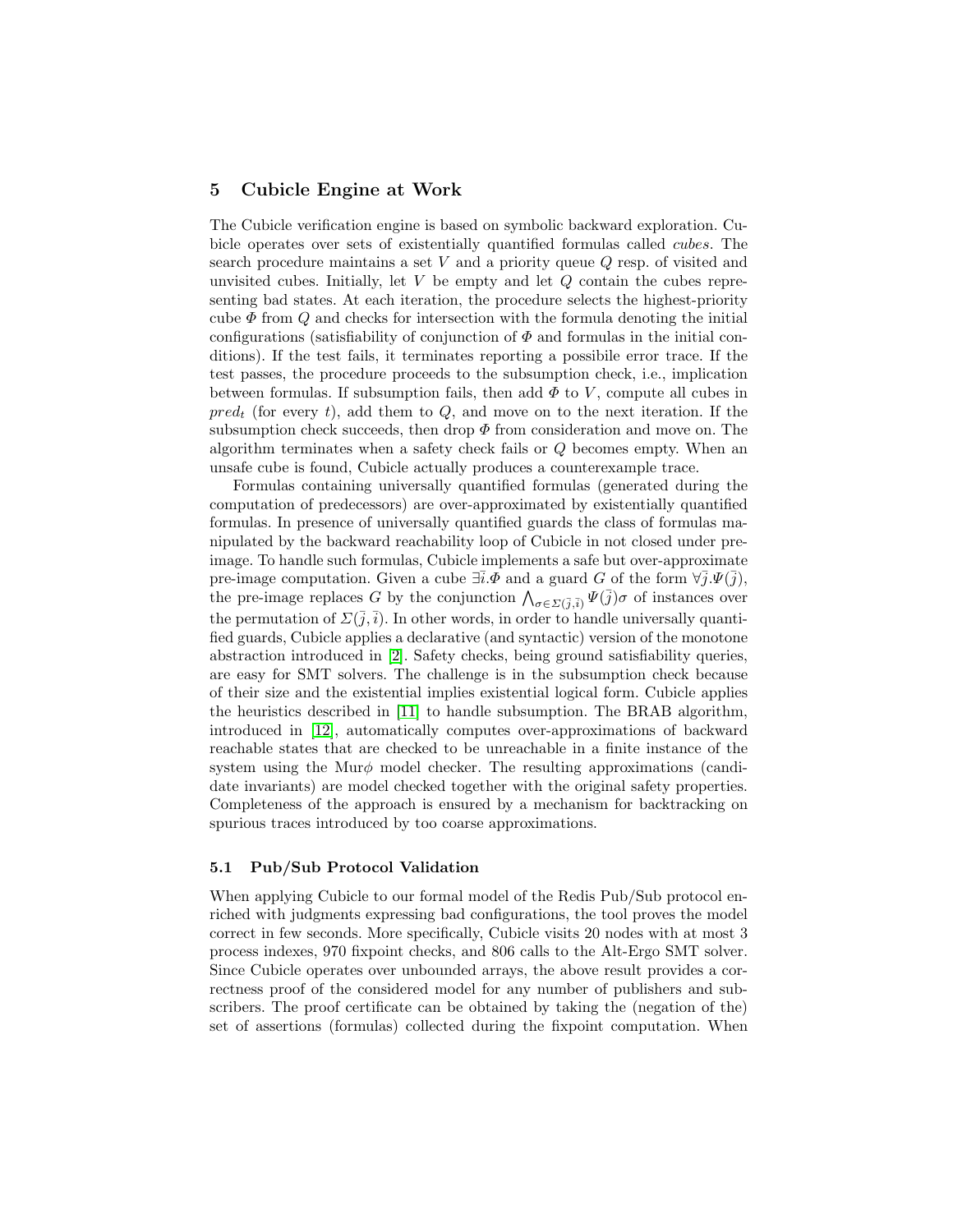| Model dfs brab V |  | F                            | S M D I |  | $\mathsf{C}\mathsf{I}$ |
|------------------|--|------------------------------|---------|--|------------------------|
| Redis            |  | 20 970 806                   | 3       |  | 0 Yes                  |
| ,,               |  | 20 962 820                   | 3       |  | 0 Yes                  |
| ,,               |  | $\overline{(2)}$  12 518 291 | 3       |  | 6 Yes                  |
| ,,               |  | (3) 12 520 301               | 3       |  | 8 Yes                  |
| Redis1           |  | 20 970 806                   | 3       |  | Nο                     |

<span id="page-11-0"></span>Fig. 4. Experimental results: V=visited nodes, F=fixpoint tests, S=solver calls, M=max process number, D=deleted node, I=number of invariants (brab), C=property checked (Yes/No).

invoked using the BRAB algorithm with parameter 2 the tool infers 6 invariants that reduce the visited nodes to 12, the fixpoint checks to 518, and the number of calls to the solver to 291. The execution time remains unchainged. When invoked using the BRAB algorithm with parameter 3 the tool infers 8 invariants at the cost of a significant increase of the execution time. The table in Fig. [4](#page-11-0) summarizes the results obtained with the different heuristics provided by Cubicle. In Fig. [4,](#page-11-0) in order to check robustness, we also consider variations, as such as Redis1, of the above discussed model. Redis1 is obtained by removing from the publisher rules the the first case in the Msg update action, namely | p=t && q=n : MOne in publish1 and | p=t && q=n : MTwo in publish2. When validated in Cubicle, this modification leads to the following error trace (in the Cubicle output notation):

pub1(#1,#2)->Sub(#1, #3)->pub2(#1,#3)->notify2(#1,#3)->unsafe[1]. In the trace we can find two phases (rounds) that are not separated via distinct identifiers. This leads to the following undesired behaviour: a publisher sends a message, say One, when no subscriber is registered to the considered topic, yet. As a consequence no message object is inserted in the shared-memory (Redis server data structure). Subscribers can then re-use the same round number and, in the second part of the session, join the group before a second message of type Two is brodcast to the subscriber group. The guard in the update rule forbids this behavior by marking the round after the first publish message as used. This way, we enforce the correspondence between round numbers and protocol phases.

## 6 Related Work and Conclusions

We have presented an application of the SMT-based Infinite-state Model Checker Cubicle to the verification of a parameterized model of the Pub/Sub architecture implemented in the Redis server. The formal specification is based on the combination of a round-based interpretation of the protocol behavior with a shared memory representation of the updates to its internal data structures. This work is strictly related, although applied in a different class of protocols, with our recent work on the application of logic-based declarative methods for the verification of distributed systems [\[14,](#page-13-7)[10\]](#page-13-8). More specifically, in [\[14,](#page-13-7)[10\]](#page-13-8) we proposed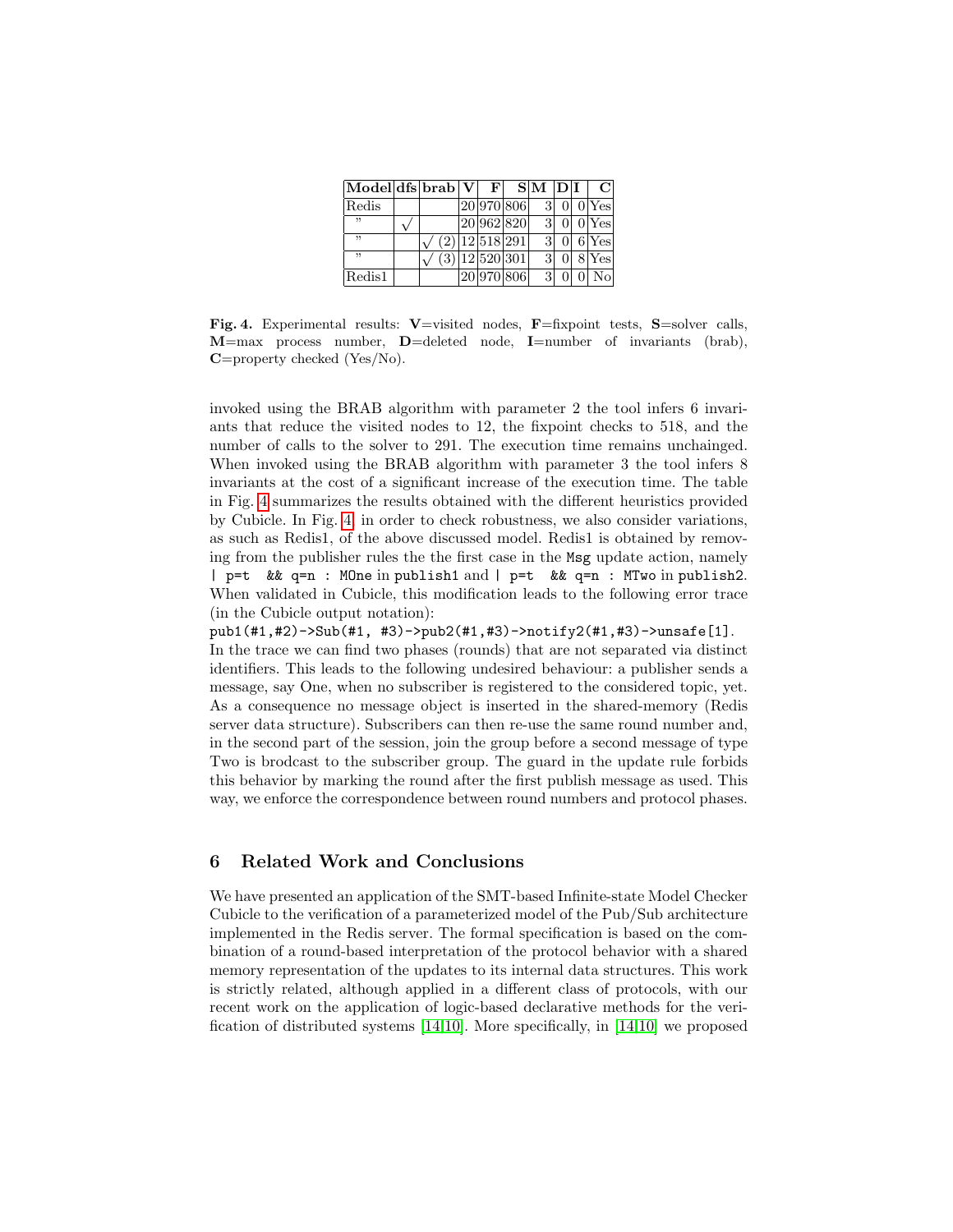to apply a logic-based language called GLog and Cubicle [\[11](#page-13-5)[,23\]](#page-14-3) as a declarative verification framework for distributed systems. GLog is based on a quantified predicate logic in a finite relational signature with no function symbols. Configurations are represented as sets of ground atomic formulas (instances of unary and binary predicates). Update rules consist of a guard and two sets of first order predicates that define resp. deletion and addition of state components. Rules can be applied to update a global configuration component by component and to test global conditions on the vicinity of a node by restricting updates to given predicates. Termination of an update subprotocol can then be checked via a global condition. Similar specification patterns have been applied to model non-atomic consistency protocol and mutual exclusion protocols with non-atomic global conditions. GLog has been applied to manually analyze distributed protocols in [\[14\]](#page-13-7). Cubicle [\[11](#page-13-5)[,23\]](#page-14-3), an SMT-based infinite-state model checker based on work by Ghilardi et al. [\[4\]](#page-12-0), can be applied as an automated verification engine for existentially quantified coverability queries in GLog. In Cubicle parameterized systems can be specified as unbounded arrays in which individual components can be referred to via an array index. The Cubicle verification engine performs a symbolic backward reachability analysis using an SMT solver for computing intermediate steps (preimage computation, entailment and termination test) and applies overapproximates predecessors using upward closed sets as in monotone abstractions [\[2\]](#page-12-1). A peculiar feature of Cubicle w.r.t. MCMT [\[4\]](#page-12-0) is that the tool can handle unbounded matrices. This is particularly relevant when modeling topology-sensitive protocols as done in GLog using binary relations defined over component identifiers. Furthermore, existentially quantified coverability decision problems can be mapped into Cubicle. Indeed, classes of initial configurations are specified by using partial specifications of initial configurations in Cubicle verification judgements. Infinite sets of bad configurations can be expressed as unsafe configurations in Cubicle verification judgements. We believe that the proposed methodology (array-based specifications of round-based protocols with complex local data structures, verification via symbolic exploration) is applicable to other classes of distributed systems such as consensus protocols or protocols that use consensus protocols as building blocks (e.g. distributed objects/ledgers).

# References

- 1. P. A. Abdulla and G. Delzanno. Parameterized verification. STTT, 18(5):469–473, 2016.
- <span id="page-12-1"></span>2. P. A. Abdulla, G. Delzanno, N. Ben Henda, and A. Rezine. Monotonic abstraction: on efficient verification of parameterized systems. Int. J. Found. Comput. Sci., 20(5):779–801, 2009.
- 3. P. A. Abdulla and B. Jonsson. Ensuring completeness of symbolic verification methods for infinite-state systems. Theor. Comput. Sci., 256(1-2):145–167, 2001.
- <span id="page-12-0"></span>4. F. Alberti, S. Ghilardi, and N. Sharygina. A framework for the verification of parameterized infinite-state systems. Fundam. Inform., 150(1):1–24, 2017.
- 5. N. Bertrand, G. Delzanno, B. König, A. Sangnier, and J. Stückrath. On the decidability status of reachability and coverability in graph transformation systems. In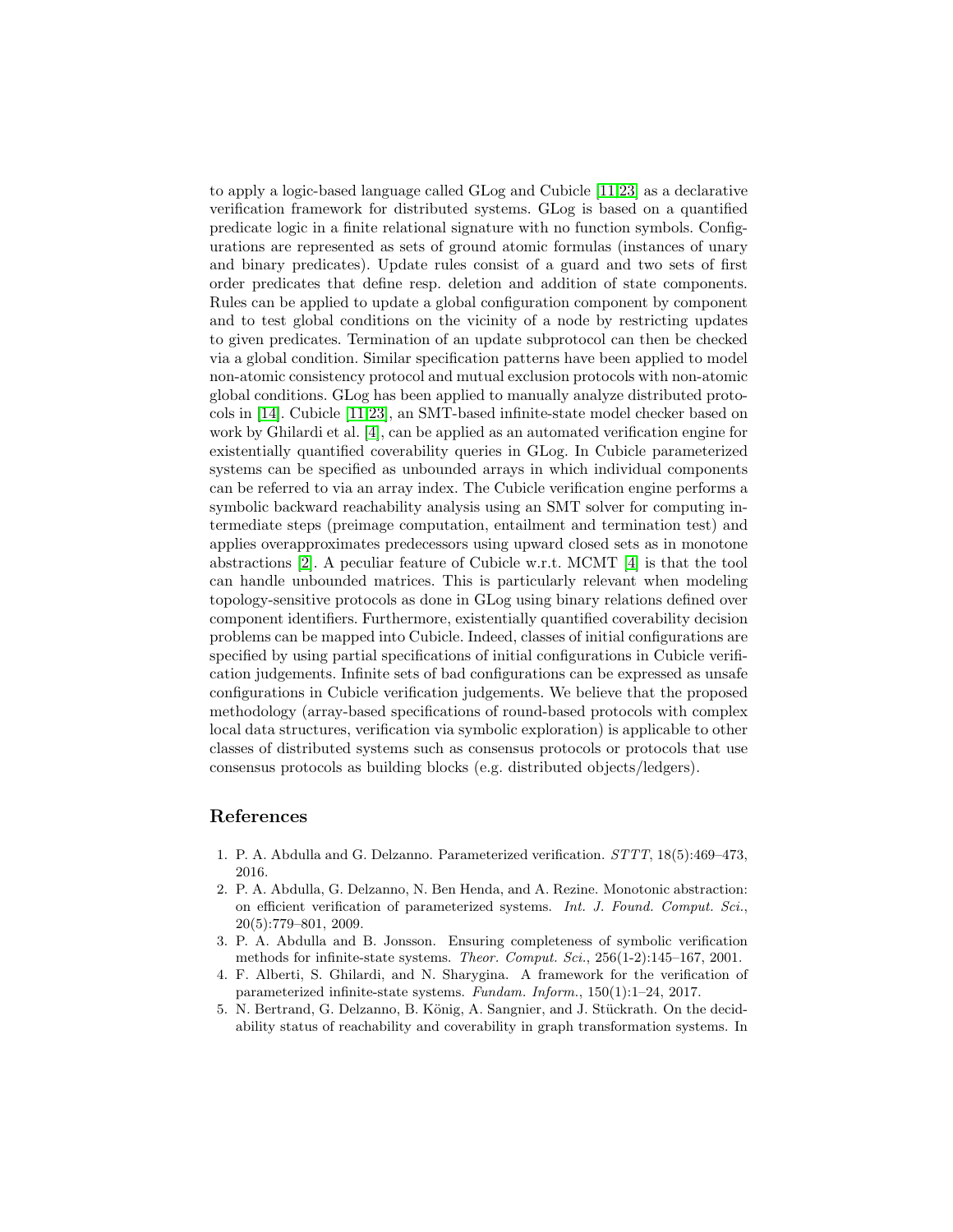RTA'12, volume 15 of LIPIcs, pages 101–116. Schloss Dagstuhl - Leibniz-Zentrum fuer Informatik, 2012.

- 6. N. Bertrand, P. Fournier, and A. Sangnier. Distributed local strategies in broadcast networks. In 26th International Conference on Concurrency Theory, CONCUR 2015, Madrid, Spain, September 1.4, 2015, pages 44–57, 2015.
- 7. R. Bloem, S. Jacobs, A. Khalimov, I. Konnov, S. Rubin, H. Veith, and J. Widder. Decidability of Parameterized Verification. Synthesis Lectures on Distributed Computing Theory. Morgan & Claypool Publishers, 2015.
- 8. R. Bloem, S. Jacobs, A. Khalimov, I. Konnov, S. Rubin, H. Veith, and J. Widder. Decidability in parameterized verification. SIGACT News, 47(2):53–64, 2016.
- <span id="page-13-0"></span>9. B. Charron-Bost and A. Schiper. The heard-of model: computing in distributed systems with benign faults. Distributed Computing, 22(1):49–71, 2009.
- <span id="page-13-8"></span>10. S. Conchon, G. Delzanno, and A. Ferrando. Parameterized verification of topologysensitive distributed protocols goes declarative. In Proceedings of NETYS 2018, to appear, 2018.
- <span id="page-13-5"></span>11. S. Conchon, A. Goel, S. Krstic, A. Mebsout, and F. Za¨ıdi. Cubicle: A parallel smtbased model checker for parameterized systems - tool paper. In Computer Aided Verification - 24th International Conference, CAV 2012, Berkeley, CA, USA, July 7-13, 2012 Proceedings, pages 718–724, 2012.
- <span id="page-13-6"></span>12. S. Conchon, A. Goel, S. Krstic, A. Mebsout, and F. Zaïdi. Invariants for finite instances and beyond. In Formal Methods in Computer-Aided Design, FMCAD 2013, Portland, OR, USA, October 20-23, 2013, pages 61–68, 2013.
- <span id="page-13-4"></span>13. H. Debrat and S. Merz. Verifying fault-tolerant distributed algorithms in the heard-of model. Archive of Formal Proofs, 2012.
- <span id="page-13-7"></span>14. G. Delzanno. A logic-based approach to verify distributed protocols. In Proceedings of the 31st Italian Conference on Computational Logic, Milano, Italy, June 20-22, 2016., pages 86–101, 2016.
- 15. G. Delzanno, A. Sangnier, and G. Zavattaro. Parameterized verification of ad hoc networks. In CONCUR 2010 - Concurrency Theory, 21th International Conference, CONCUR 2010, Paris, France, August 31-September 3, 2010. Proceedings, pages 313–327, 2010.
- 16. G. Delzanno, A. Sangnier, and G. Zavattaro. On the power of cliques in the parameterized verification of ad hoc networks. In Foundations of Software Science and Computational Structures - 14th International Conference, FOSSACS 2011, Held as Part of the Joint European Conferences on Theory and Practice of Software, ETAPS 2011, Saarbrücken, Germany, March 26-April 3, 2011. Proceedings, pages 441–455, 2011.
- 17. G. Delzanno, A. Sangnier, and G. Zavattaro. Verification of ad hoc networks with node and communication failures. In FORTE/FMOODS'12, volume 7273 of LNCS, pages 235–250. Springer, 2012.
- <span id="page-13-1"></span>18. C. Dragoi, T. A. Henzinger, H. Veith, J. Widder, and D. Zufferey. A logic-based framework for verifying consensus algorithms. In Verification, Model Checking, and Abstract Interpretation - 15th International Conference, VMCAI 2014, San Diego, CA, USA, January 19-21, 2014, Proceedings, pages 161–181, 2014.
- <span id="page-13-2"></span>19. C. Dragoi, T. A. Henzinger, and D. Zufferey. The need for language support for fault-tolerant distributed systems. In 1st Summit on Advances in Programming Languages, SNAPL 2015, May 3-6, 2015, Asilomar, California, USA, pages 90– 102, 2015.
- <span id="page-13-3"></span>20. C. Dragoi, T. A. Henzinger, and D. Zufferey. Psync: a partially synchronous language for fault-tolerant distributed algorithms. In Proceedings of the 43rd Annual